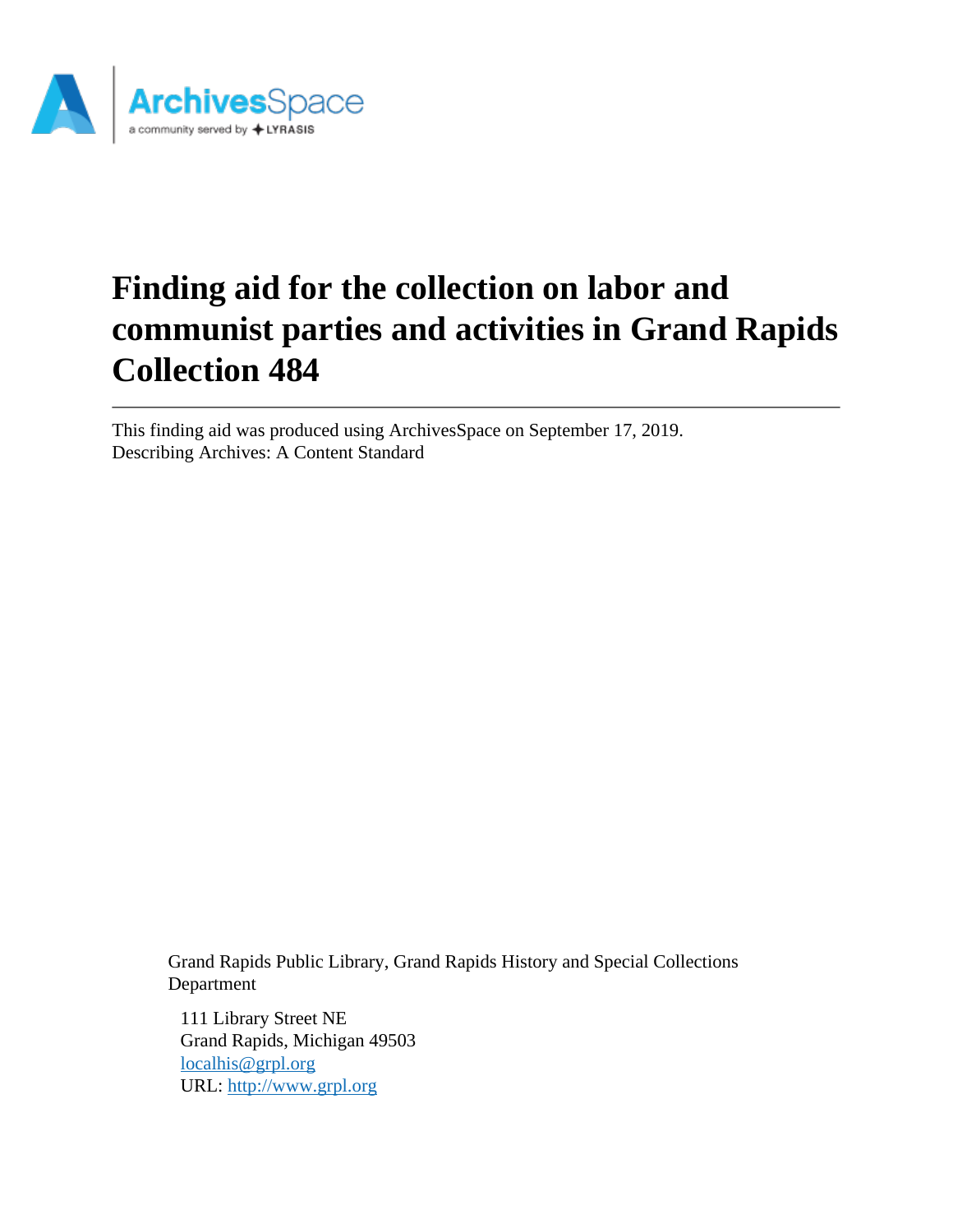# <span id="page-1-0"></span>**Table of Contents**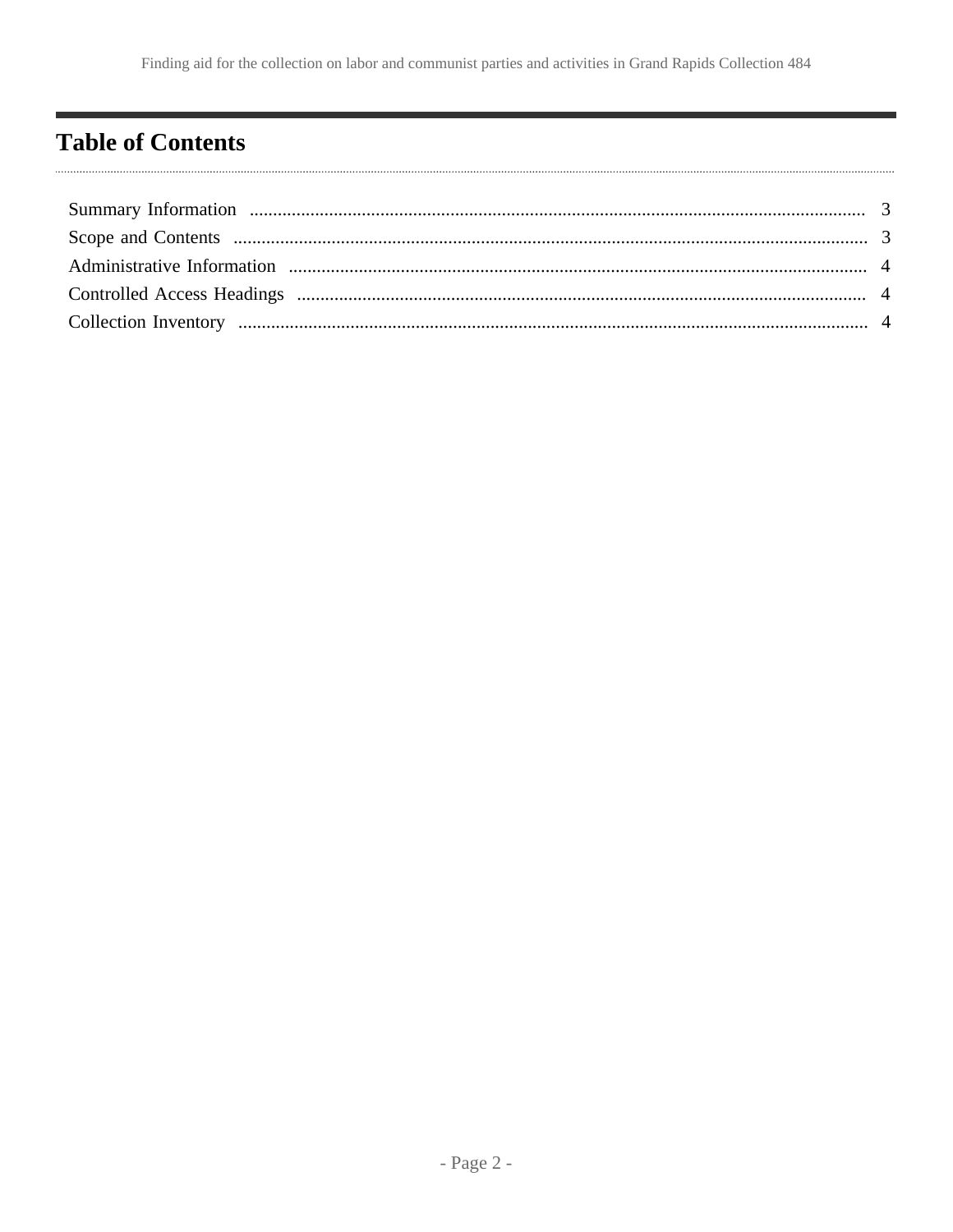## <span id="page-2-0"></span>**Summary Information**

| <b>Repository:</b>                  | Grand Rapids Public Library, Grand Rapids History and Special<br><b>Collections Department</b>                                                                                                                                                                                                                                                                                                                                                                                                                                                                                                                        |  |  |
|-------------------------------------|-----------------------------------------------------------------------------------------------------------------------------------------------------------------------------------------------------------------------------------------------------------------------------------------------------------------------------------------------------------------------------------------------------------------------------------------------------------------------------------------------------------------------------------------------------------------------------------------------------------------------|--|--|
| <b>Title:</b>                       | Collection on labor and communist parties and activities in Grand<br>Rapids                                                                                                                                                                                                                                                                                                                                                                                                                                                                                                                                           |  |  |
| ID:                                 | Collection 484                                                                                                                                                                                                                                                                                                                                                                                                                                                                                                                                                                                                        |  |  |
| Date [inclusive]:                   | 1912-1961                                                                                                                                                                                                                                                                                                                                                                                                                                                                                                                                                                                                             |  |  |
| <b>Physical Description:</b>        | .5 Linear Feet One slim legal box.                                                                                                                                                                                                                                                                                                                                                                                                                                                                                                                                                                                    |  |  |
| Language of the<br><b>Material:</b> | English                                                                                                                                                                                                                                                                                                                                                                                                                                                                                                                                                                                                               |  |  |
| Abstract:                           | This devised collection focuses on the activities of labor and<br>communist parties in Grand Rapids, Michigan in the 1930s, and on<br>communism in Michigan from the 1940s to the 1960s. Of particular<br>note are original fliers from demonstrations and meetings in the 1930s,<br>from organizations including the Communist Party USA, Local Grand<br>Rapids; Unemployed Councils; Trade Union Unity League and the<br>Working Men's Association. Also included are an advertising card for<br>Emma Goldman lectures in 1912 and two issues of the Cauldron, a<br>publication of the Grand Rapids John Reed Club. |  |  |

**^** [Return to Table of Contents](#page-1-0)

# <span id="page-2-1"></span>**Scope and Contents**

This is a devised collection including various materials related to labor and communism in Grand Rapids, particularly in the 1930s, 1950s and 1960s. The papers were likely originally kept in a vertical file.

Included are fliers for demonstrations and meetings, newsletters and political advertisements related to labor and communist party activities in the 1930s. Newspaper clippings relate to communism in Michigan in the 1940s and 1950s. Papers from the 1960s relate to communism in Michigan, proposed legislation and a film on communism, Operation Abolition.

The demonstration fliers frm the 1930s are particularly valuable, as ephemeral fliers like this are frequently not saved. They provide a glimpse into the activities of the organizations that differs from reports in the local newspapers. Also of note is a card advertising Emma Goldman lectures in Grand Rapids in 1912.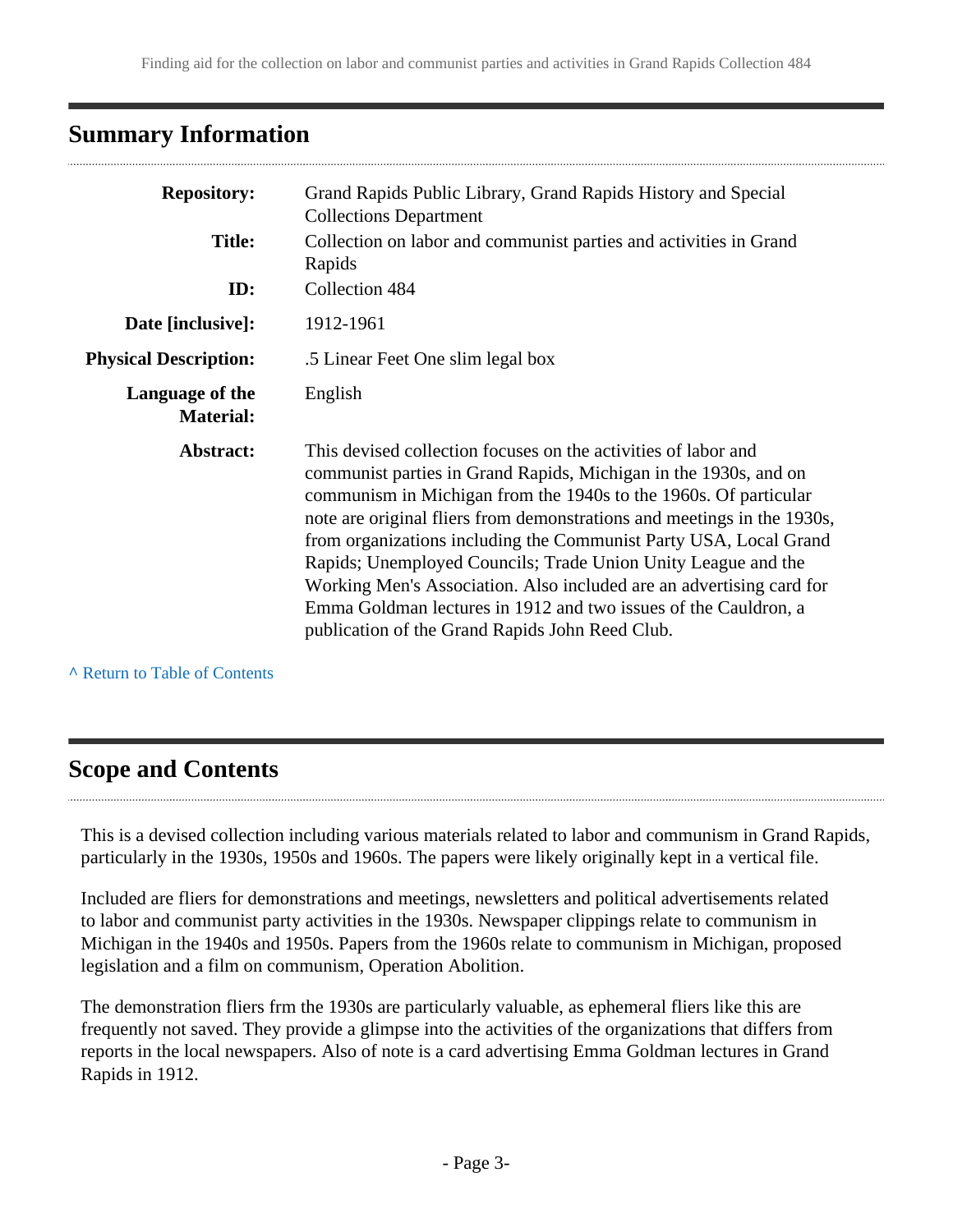#### **^** [Return to Table of Contents](#page-1-0)

### <span id="page-3-0"></span>**Administrative Information**

#### **Publication Statement**

Grand Rapids Public Library, Grand Rapids History and Special Collections Department

111 Library Street NE Grand Rapids, Michigan 49503 [localhis@grpl.org](mailto:localhis@grpl.org) URL:<http://www.grpl.org>

**^** [Return to Table of Contents](#page-1-0)

### <span id="page-3-1"></span>**Controlled Access Headings**

- Communism -- Michigan
- Grand Rapids (Mich.) -- History
- Demonstrations -- Michigan -- Grand Rapids
- Working Men's Association of Grand Rapids
- Unemployed Council of Grand Rapids
- Trade Union Unity League of Michigan
- Grand Rapids John Reed Club

# <span id="page-3-2"></span>**Collection Inventory**

| <b>Title/Description</b>                                                                                                           | <b>Instances</b> |          |
|------------------------------------------------------------------------------------------------------------------------------------|------------------|----------|
| Card advertising Emma Goldman lectures on Anarchism and<br>Marriage and Love, 1912-03                                              | Box 1            | Folder 1 |
| Communist Party USA, Local Grand Rapids fliers, 1929-1932                                                                          | Box 1            | Folder 2 |
| Workers Election Rally flier/newsletter, 1931                                                                                      | Box 1            | Folder 3 |
| Fliers for demonstrations, includes Unemployed Councils,<br>Communist Party, Trade Union Unity League, State Hunger March,<br>1931 | Box 1            | Folder 4 |

Working Men's Association fliers, 1932-1933